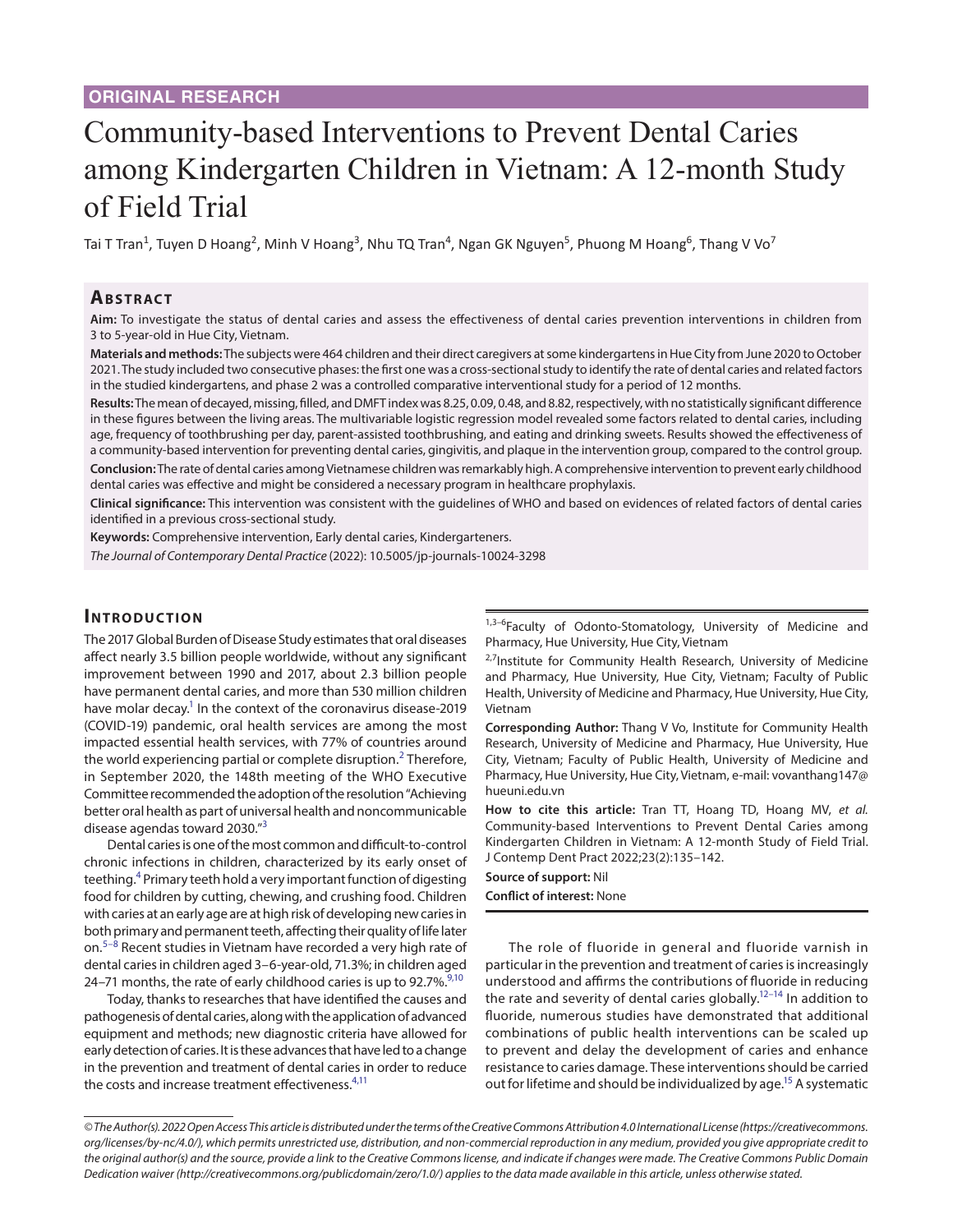review of Cochrane data published in 2016 with 38 studies from 1996 to 2014 on community interventions in 119.789 children concluded that the ability to integrate interventional strategies and specific activities (such as supervised oral hygiene practices, application of fluoride varnishes, and oral health education) can ameliorate primary dental caries in young children.<sup>16</sup>

In Vietnam in general and Hue City in particular, kindergarten dentistry has been implemented since 1980 with dental education. However, this program mainly focused on primary kindergarten age while kindergarten age has not been given much attention, especially in the prevention of early childhood caries. Recent studies show that the rate of dental caries in children is still high. A survey by Nguyen et al. in 2018 showed some factors related to dental caries in children aged 2–5 years, such as the mother's educational level, the child's habit of food pocketing and frequent sweet consumption, etc[.17](#page-6-8)[,18](#page-6-9) However, evidence of the effectiveness of the intervention in reducing dental caries in this population, especially the communitybased intervention, was still lacking in Vietnam.

It is extremely important to assess the situation, propose preventive measures as well as treat dental caries at kindergarten age. Education to change behavior, create oral hygiene habits, and educate children and caregivers on dental knowledge, with the aim of reducing the rate of dental caries for kindergarten children. The health of primary teeth affects the development and shape of permanent teeth and therefore contributes to helping children have healthy teeth when they grow up. The objective of the study is to evaluate the status and effectiveness of dental caries prevention interventions in children from 3 to 5-year-old in Hue city, Vietnam.

## **MATERIALS AND METHODS**

#### **Setting and Participants**

A controlled interventional study was carried out on children aged 3–5 years and their direct caregivers at some kindergartens in Hue city, Vietnam from June 2020 to October 2021. We excluded children with acute systemic or oral diseases, children with birth defects affecting their physical and psychological development, and children with a history of allergy to fluoride. The study was conducted in two phases:

**Phase 1:** A cross-sectional study determined the rate of dental caries and related dental problems in the studied kindergarteners. After that, we classified the participants into intervention or control groups depending on their tooth decay status. Simultaneously, factors relating to children's caries status were specified as evidences for intervention in the next phase.

**Phase 2:** Controlled, comparative interventional study. First, we conducted therapeutic intervention for children with caries in both intervention and control groups. Second, community intervention was conducted for intervention groups based on factors related to dental caries status discovered in the first phase. Dental caries status would be evaluated after 6 and 12 months of the interventional stage. We compared these results between, before and after the intervention, and between intervention and control groups.

#### **Sample Size and Sampling Procedures**

#### *Sample Size for Cross-sectional Survey*

The sample size for this survey must be both sufficient to determine the prevalence of the disease and enough for further studies. The appropriate sample size formula for this survey was:<sup>19</sup>

$$
n=Z_{1-\alpha/2}^2\frac{p(1-p)}{\Delta^2}
$$

*n***:** Minimum sample size

 $Z_{1-\alpha/2}^2$  : The confidence factor at the 95% probability level was 1.96 *p***:** Estimated rate of primary tooth caries in children of 3–5-year-old

**Δ**: The desired deviation between the sampled rate and population rate.

Research by Nguyen in children ages 2–5-year-old in Thua Thien Hue showed that the rate of dental caries is 89.1%, hence  $p = 0.89$ <sup>17</sup> With  $\Delta = 3\%$  and  $\alpha = 0.05$ , we got a sample size of 415 children. To prevent some children who did not agree to participate in the intervention, it was necessary to increase the sample size of this period to about 10%, i.e., 460 children need to be examined. It was expected that the study will be conducted in four kindergartens, so each kindergarten would have 120 children enrolled for the study.

In fact, we have conducted research on 464 children aged from 3 to 5-year-old at four kindergartens in two areas; the center and suburbs of Hue City.

Sampling for a cross-sectional survey: Made a list of all classes in each kindergarten by grade, in each block conducted a random draw to select a class, and made such a draw in each kindergarten until when the required sample size was available.

#### *Sample Size for Interventional Studies*

Two kindergartens located in the center of Hue City (randomly on the north or south banks of the Perfume River) and in the suburbs of Hue City (on the contrary, on the south or north banks) were selected for the interventional group. The remaining two kindergartens were included in the control group. We evaluated the results after 6 and 12 months of the intervention. We also compared the results before and after the intervention of the intervention and control groups.

Of 464 children in four kindergartens who participated in the research in phase 1, we randomly selected one kindergarten in the center and one in the suburbs of Hue city with a total of 228 kindergarten children. The remaining two kindergartens were included in the control group with a total of 236 kindergarten children [\(Flowchart 1\)](#page-2-0).

#### **Data Collection and Intervention**

A total of four dentists participated in the oral health examination of kindergarten children. They simultaneously performed treatment intervention in two groups of children and community intervention in the interventional group. In addition, eight dental students have participated in collecting information at two stages of the study and supporting dentists during the educational intervention in the community.

- *Oral examination sheet:* Record the data during the dental examination for the study subject.
	- Cavities, index of decayed, missing, and filled primary teeth, and conditions related to dental caries (gingivitis and plaque). Assessment according to WHO 2013 (Oral Health Assessment Form for Children).<sup>[20](#page-6-11)</sup>
- *Parent/caregiver interview form:*
	- General information: age, gender, parents' occupation.
	- Habits of eating and living.

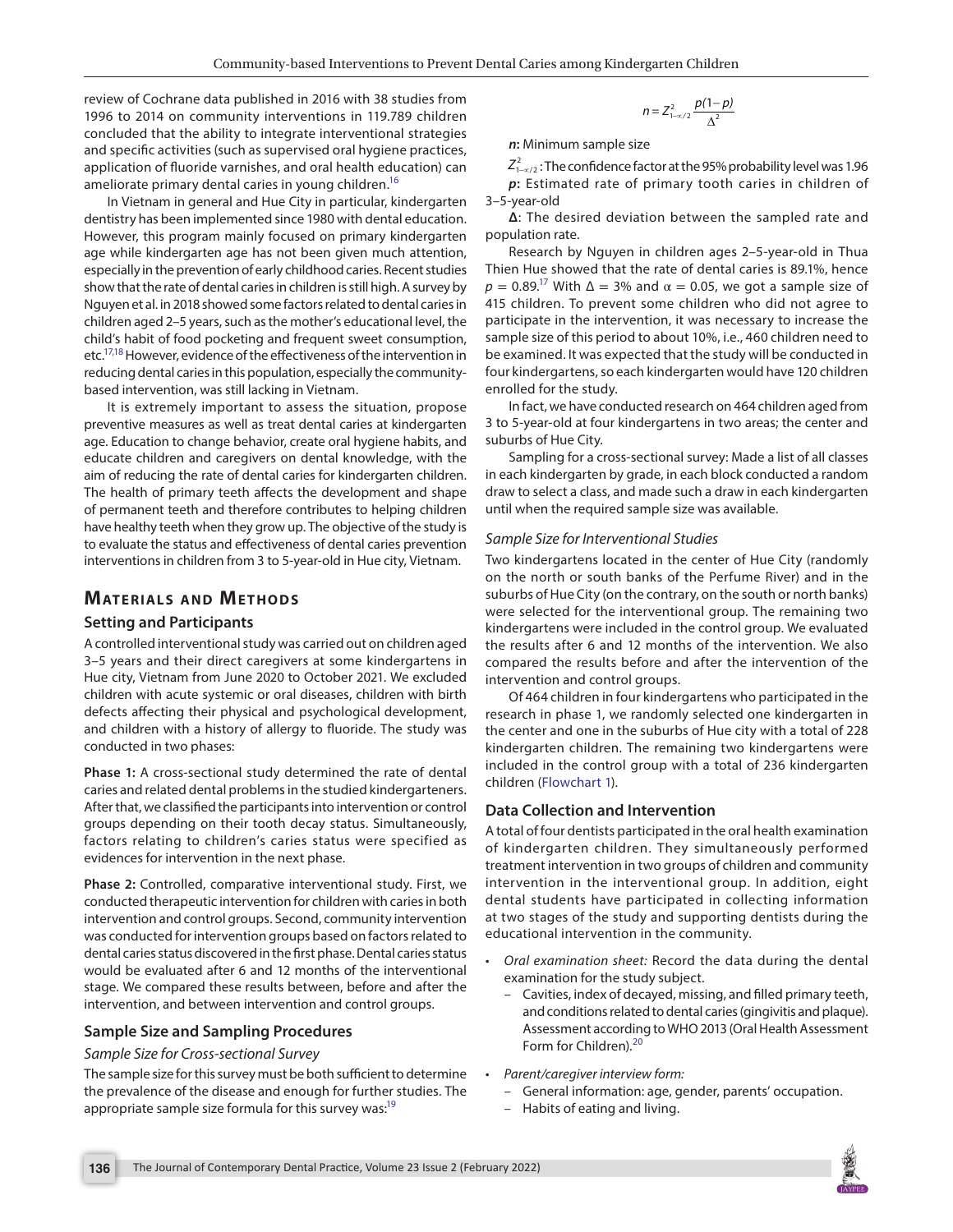<span id="page-2-0"></span>



- Knowledge on dental caries prevention: toothbrushing method, frequency, time of toothbrushing, and periodical dental checkups.
- Information on oral disease prevention practices: Use of fluoride toothpaste, time to change toothbrush, habit of eating sweets, habit of using toothpicks, rinsing the mouth after meals, and situation of oral care instructions of parents.

The oral prevention practice questions consist of 10 questions, which were single-choice questions. Analyzed the relationship with dental caries in children based on the results of interviews.

• *Community-based intervention solutions*: During the research period, Hue City was mildly affected by the COVID-19 pandemic. Kindergarten children still went to kindergarten so our research was less affected. Interventions were developed with the participation of all children in the intervention group, based on the specific context of each kindergarten with respect to the sustainability of the intervention. Specific interventions were as follows:

 Strengthening of oral health education communication was periodically conducted in the intervention group. The media content was suitable for the age-groups of kindergarten children. Instructions to brush teeth properly (according to the improved Bass method) and the right number of times per day. Use fluoride varnish (Enamel Pro Varnish) twice a year. Advice on limiting the use of sugar in diet and limiting snacks between main meals. Parents' cooperation in forming children's brushing habits. Propaganda pictures about dental diseases, harmful effects of dental caries, and how to prevent them were hung in the kindergarten yard and in each class with respect to esthetic and intuitive views.

 In contrast, children in the control group kindergartens only received routine dental care according to the kindergarten's program.

• *Evaluation after intervention*: After 6 months, a preventive intervention was carried out and fluoride varnish was applied for the second time in the two intervention group kindergartens. After 12 months, a re-examination was performed similarly to the

first time in all four kindergartens, assessing the effectiveness of the intervention and comparing the two intervention groups and the control group.

- Compare the rate of recurrent caries and caries before and after the intervention.
- Evaluate the comparative effectiveness between the interventional and control group.
- Factors related to the effectiveness of dental caries prevention interventions.
- Calculate the efficiency index in each group.
- Evaluation of effectiveness index and intervention effectiveness.

#### **Data Analysis**

Data were collected in paper form and computerized using EpiData 3.1 software. These data were statistically analyzed using SPSS 20.0 software. The Chi-square test was used to calculate the differences in the prevalence of dental caries between some children's characteristics. The Mann–Whitney test was used to compare mean values in cases where data did not have a normal distribution. Multivariable logistic regression model was used to determine the factors likely related to the state of caries at stage 1. We evaluated the prevalence of dental caries after intervention using relative risk with a 95% confidence interval.

Evaluation of the effectiveness index and intervention effectiveness at stage 2 was performed according to the following formulas[:19](#page-6-10)

Effectiveness index 
$$
(\%) = \frac{p1 - p2}{p1} \times 100
$$
; *p1*: rate before

intervention and *p*2: rate after intervention.

Intervention effectiveness  $(\%)$  = intervention group effectiveness index – control group effectiveness index.

#### **Ethical Approval**

The study was approved by the Ethical Review Committee of Hue University of Medicine and Pharmacy, Vietnam (No. H2020/210, signed on June 5, 2020), and conducted according to the guidelines of the Declaration of Helsinki.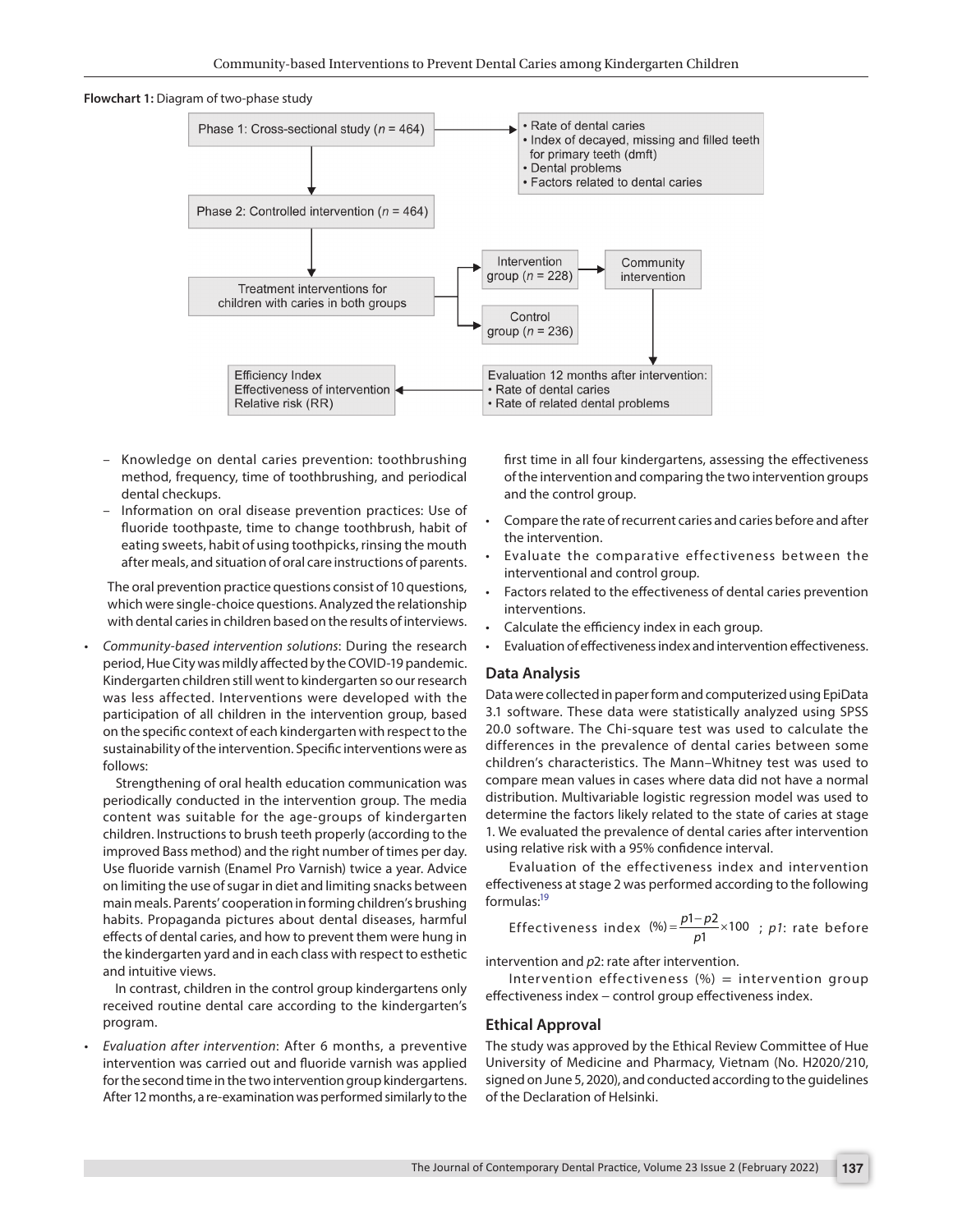## **RESULTS**

## **Prevalence of Dental Caries and Related Factors before Intervention**

## *Prevalence of Dental Caries and Decayed, Missing, Filled Teeth Index*

The study was carried out on 464 kindergarten children from 3 to 5 years living in the center and suburban areas of Hue City. The rate of dental caries was distributed evenly by living areas and gender. However, this rate was significantly different between the age of the children (Table 1).

There was no significant difference between the mean of decayed, missing, and filled teeth index of two living areas of children ([Table 2](#page-3-0)).

## *Factors Associated with Dental Caries in Kindergarten Children*

Multivariable logistic regression model showed that the factors related to dental caries were: age, frequency of toothbrushing per day, parent-assisted toothbrushing, and habit of eating and drinking sweets. These findings were scientific evidence for proposing interventions to reduce the rate of dental caries in kindergarten children with active participation of stakeholders in the study area (kindergartens, parents, and kindergarten children) (Table 3).

## **Results on Interventional Solutions with the Participation of the Community**

#### *Relative Risk before and after Intervention*

We filled decayed teeth for all children before conducting community intervention in the intervention group based on

|             |  |  |  | Table 1: Distribution of dental caries by children's characteristics |
|-------------|--|--|--|----------------------------------------------------------------------|
| $(n = 464)$ |  |  |  |                                                                      |

|                 |       | Dental caries |      |         |
|-----------------|-------|---------------|------|---------|
| Characteristics | Total | n             | %    |         |
| Total           | 464   | 358           | 77.2 | p value |
| Living areas    |       |               |      |         |
| Center          | 239   | 178           | 74.5 | 0.157   |
| Suburban        | 225   | 180           | 80.0 |         |
| Gender          |       |               |      |         |
| Male            | 231   | 177           | 76.6 | 0.786   |
| Female          | 233   | 181           | 77.7 |         |
| Age             |       |               |      |         |
| 3 years         | 121   | 81            | 66.9 | < 0.001 |
| 4 years         | 170   | 124           | 72.9 |         |
| 5 years         | 173   | 153           | 88.4 |         |

Statistically significant if *p* value <0.05

<span id="page-3-0"></span>**Table 2:** Decayed, missing, and filled teeth index of children's primary teeth by living areas

| Decayed, missing, and filled teeth (DMFT) index      |                                      | Decayed (d) | Missing (m) | Filled (f) | <b>DMFT</b> |
|------------------------------------------------------|--------------------------------------|-------------|-------------|------------|-------------|
| Living in center                                     | Decayed-missing-filled ( $n = 239$ ) | 1,903       | 26          | 136        | 2,065       |
|                                                      | Average per condition (1)            | 7.96        | 0.11        | 0.57       | 8.64        |
| Living in suburban                                   | Decayed-missing-filled ( $n = 225$ ) | 1.924       | 17          | 88         | 2.029       |
|                                                      | Average per condition (2)            | 8.55        | 0.08        | 0.39       | 9.02        |
| $p$ -value (1) and (2) <sup>*</sup>                  |                                      | 0.274       | 0.734       | 0.394      | 0.465       |
| Total number of decayed-missing-filled ( $n = 464$ ) |                                      | 3,827       | 43          | 224        | 4,094       |
| Average per condition                                |                                      | 8.25        | 0.09        | 0.48       | 8.82        |

<sup>\*</sup> Mann–Whitney test

the factors related to dental caries determined in Table 3. After 12 months of intervention, the rate of caries in the intervention group was statistically significantly lower than the control group with the relative risk:  $RR = 0.89$ ; 95% CI: 0.82-0.96 ([Table 4](#page-4-0)).

#### *The Effectiveness of the Intervention*

The rate of dental caries in the intervention group increased from 78.9 to 80.3% (effectiveness index  $= -1.8$ %), while the caries rate in the control group increased from 75.4 to 90.7% (effectiveness  $index = -20.3\%$ ). Therefore, the intervention effectiveness was 18.5%.

After the intervention, the rate of gingivitis in the intervention group decreased from 49.1 to 41.7% (effectiveness index  $= 15.1\%$ ) and the rate of gingivitis in the control group increased from 59.3 to 66.1% (effectiveness index = −11.5%). Therefore, the intervention effectiveness was 26.6%.

After the intervention, the rate of plaque in the intervention group decreased from 56.6 to 44.3% (effectiveness index = 21.7%) and the rate of plaque in the control group increased from 53.8 to 64.0% (effectiveness index =  $-19.0$ %). Therefore, the intervention effectiveness was 40.7% ([Table 5\)](#page-4-1).

|  |                                          |  |  | Table 3: Factors related to dental caries of kindergarten children |  |
|--|------------------------------------------|--|--|--------------------------------------------------------------------|--|
|  | (multivariate logistic regression model) |  |  |                                                                    |  |

| Independent variables                      | ΟR   |      | 95% confidence<br>interval | p value |
|--------------------------------------------|------|------|----------------------------|---------|
| Age                                        |      |      |                            |         |
| 3 years                                    | 1    |      |                            |         |
| 4 years                                    | 1.38 | 0.75 | 2.55                       | 0.298   |
| 5 years                                    | 3.87 | 1.95 | 7.71                       | < 0.001 |
| Number of times<br>brushing their teeth    |      |      |                            |         |
| 1 time                                     | 1    |      |                            |         |
| 2 times                                    | 0.47 | 0.26 | 0.85                       | 0.014   |
| 3 times                                    | 0.31 | 0.11 | 0.89                       | 0.030   |
| Parent-assisted tooth<br>brushing          |      |      |                            |         |
| No                                         | 1    |      |                            |         |
| Yes                                        | 0.11 | 0.06 | 0.19                       | < 0.001 |
| Habit of eating and<br>drinking sweets     |      |      |                            |         |
| Regularly                                  | 1    |      |                            |         |
| Rarely                                     | 0.53 | 0.30 | 0.94                       | 0.031   |
| Statistically significant if p value <0.05 |      |      |                            |         |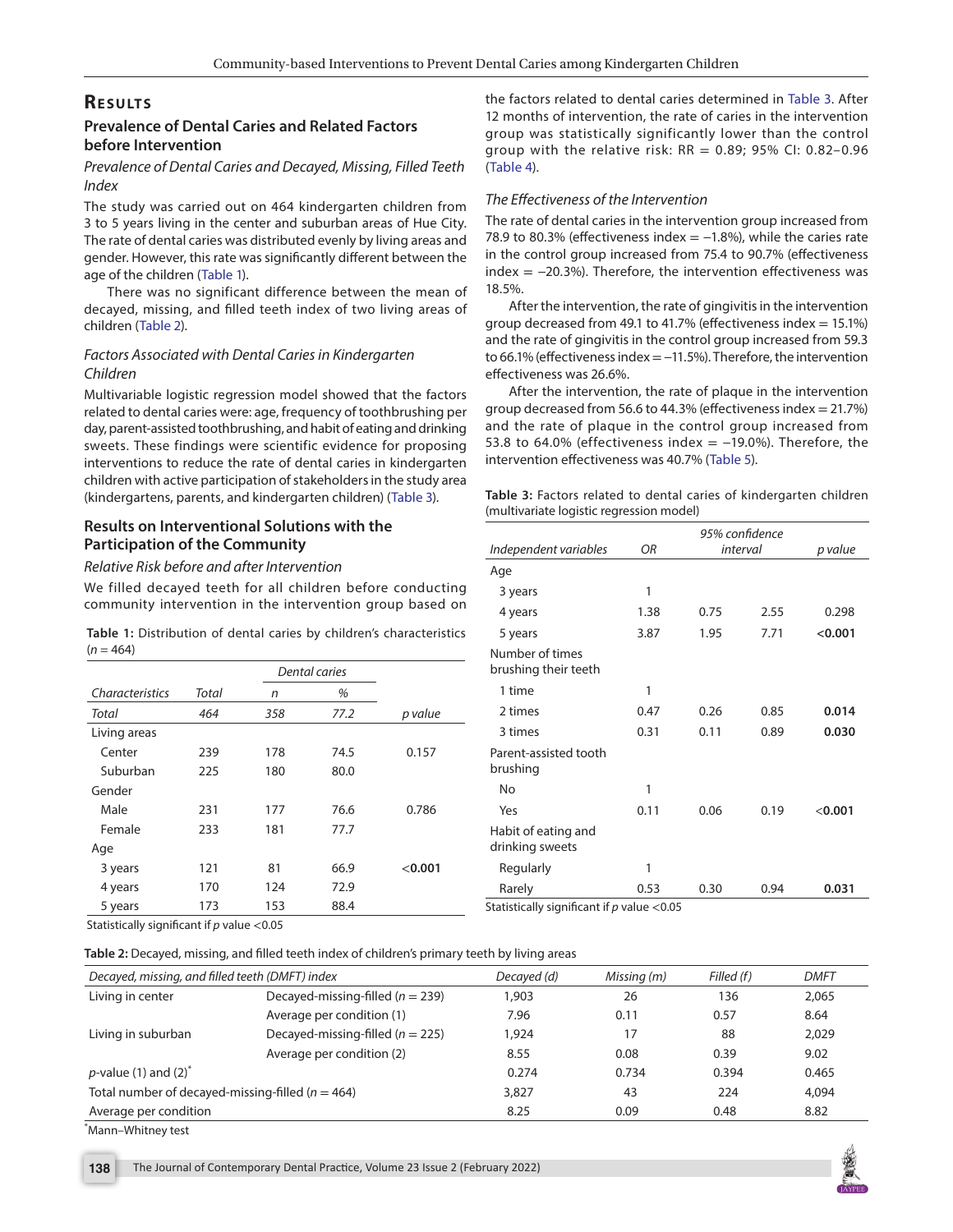## **Dis c u s sio n**

Our study used two criteria to evaluate dental caries, namely the percentage of kindergarten children with decayed, missing, filled teeth and decayed, missing, and filled teeth (DMFT) index. In 1997, the World Health Organization recognized this indicator and released a global quideline for practice.<sup>21</sup> The research results showed that the rate of children with dental caries was very high, at 77.2%. There was no relationship between dental caries and children's characteristics except age (Table 1). This result was similar to the study of domestic authors. $8,16,22$  $8,16,22$  $8,16,22$  However, our rate of dental caries was higher than that of some studies by authors around the world in 3–5-years-old, such as Ghandahari-Motlagh in Tehran-Iran at 51.7%, Vejdani in Rasht, Iran at 43.5%.<sup>[23,](#page-6-14)24</sup> Children of 3–5-years-old in China have a higher rate of dental caries; Zhang was 76.3% and Zhou was 70.4%. $25,26$  $25,26$  $25,26$  The reason leading to high dental caries in children is often due to many objectives as well as subjective factors, such as improper bottle feeding, eating an excessive amount of foods containing sugar (milk, candies, soft drinks…), late start of toothbrushing, not receiving proper care, and lack of fluoride in water source.<sup> $27-30$  $27-30$ </sup> Moreover, until now, the kindergarten dental program in Vietnam has focused mainly on primary kindergarten students.[31](#page-6-20)

The average DMFT in our study was 9.00 which was similar in different kindergartens in Hue City because of the similarity in socioeconomic conditions, customs and conditions, as well as the conditions of medical services. The study showed that the average index of decayed teeth in children in the study was very high (d: 8.25), while the average of filled teeth was very low (f: 0.48) [\(Table 2\)](#page-3-0). This showed that parents have not paid enough attention to dental care for children at kindergarten age, the age at which many parents think that primary teeth are temporary and will change when the child gets older.<sup>[32](#page-6-21),[33](#page-6-22)</sup> This result was similar to the study of Nguyen which was 9.32 (d: 9.21; m: 0.04; f: 0.11), Nhung (10.32), and Khodadadi conducted a study on 384 children from 21 to 84 months old in Babol, Iran, in 2016; the results showed the index of decayed, missing, and filled teeth was 6.5, 0.4, and 1.2, respectively, and the overall index was 8.2.<sup>10,[17](#page-6-8),34</sup> According to the results of [Table 2,](#page-3-0) the dental caries rate was also very high, but the filled rate was very

<span id="page-4-0"></span>**Table 4:** Dental caries status of kindergarten children after intervention in the interventional group as compared with the control group

|              |     | Dental caries |        |      |                     |         |
|--------------|-----|---------------|--------|------|---------------------|---------|
|              |     | Yes           |        | No   | <b>RR</b>           |         |
| Groups       | n   | %             | %<br>n |      | (95% CI)            | p value |
| Intervention | 183 | 80.3          | 45     | 19.7 | $0.89(0.82 - 0.96)$ | 0.001   |
| Control      | 214 | 90.7          | 22     | 9.3  |                     |         |
| Total        | 397 | 85.6          | 67     | 14.4 |                     |         |

Statistically significant if *p* value <0.05

low. Therefore, it is important to have a fixed dental office with the function of treating and preventing dental caries at kindergarten. Furthermore, it is necessary to enhance the role of oral health education for parents of kindergarten-aged children.<sup>[35](#page-6-24)</sup>

Multivariable logistic regression analysis showed that factors reducing the risk of dental caries were brushing teeth two or three times a day, parent-assisted toothbrushing, and eating and drinking sweets rarely. However, age was likely to increase the risk of dental caries in the children (Table 3). The above results show common ground with the study of Thwin in Yangon, Myanmar; Jain in India, which showed that variables significantly associated with early caries in children were age (*p* <0.001), breastfeeding time/ bottle (*p* <0.001), use of sweetened pacifiers (*p* <0.001), snacking frequency (*p* <0.05), toothbrushing frequency (*p* <0.001), the person responsible for taking care of the child's oral health (*p*<0.05), and the educational level of the parents ( $p < 0.05$ ).<sup>[35](#page-6-24),36</sup> Children are generally less likely to have dental caries and have a lower severity if their parents' teeth are self-rated as healthy. They will be more conscious of taking care of their teeth and building a cavity-fighting diet for their children.<sup>37</sup> The assessment of the above-related factors helped us focus on interventions with more appropriate measures.

We conducted an interventional model that includes both immediate and long-term measures to prevent dental caries in children. Specific interventions: Strengthening oral health education and communication, instruction on proper toothbrushing, advising teachers and parents to limit the use of sugar in the diet, and limiting snacks between meals, parents' cooperation in forming children's brushing habits, use of fluoride varnish to prevent dental caries, presentation of propaganda pictures about dental disease, and the harmful effects of dental caries and prevention methods in kindergarten yard and classrooms with insurance of esthetic and visual effect. The above measures were consistent with WHO 2019 guidelines for the prevention of childhood caries.<sup>[38](#page-6-27)</sup>

Besides the treatment intervention for children with caries, we also conducted a 12-month educational intervention in the community with the participation of the kindergarten children and their parents. This intervention helped us strengthen the sustainability of dental caries prevention. After 12 months of intervention, the rate of caries in the intervention group was statistically significantly lower than in the control group ( $RR = 0.89$ ; 95% CI: 0.82–0.96) ([Table 4\)](#page-4-0). Although there were also new caries and recurrent caries in the intervention group. It is evident that there were many objective factors affecting the outcome of the intervention, for example, family income, parents' educational level, especially the mothers' knowledge and attitude toward their children's oral health.[39](#page-6-28),[40](#page-6-29) The percentage of children with gingivitis and plaque in the intervention group was significantly lower than that in the control group, which was also the success of measures to prevent dental caries because gingivitis and plaque are favorable factors that cause dental caries [\(Table 5\)](#page-4-1).

<span id="page-4-1"></span>**Table 5:** Evaluation of the effectiveness index and intervention effectiveness of dental problems of kindergarten children before and 12 months after the intervention

|            | Intervention group<br>$(n = 228)$ |                                           |     |                     |     | Control group<br>$(n = 236)$ |     |              |         | Effectiveness index (%) |                   |  |
|------------|-----------------------------------|-------------------------------------------|-----|---------------------|-----|------------------------------|-----|--------------|---------|-------------------------|-------------------|--|
| Dental     |                                   | After intervention<br>Before intervention |     | Before intervention |     | After intervention           |     | Intervention | Control | Intervention            |                   |  |
| problems   | n                                 | %                                         | n   | %                   | n   | %                            | n   | %            | group   | group                   | effectiveness (%) |  |
| Caries     | 180                               | 78.9                                      | 183 | 80.3                | 178 | 75.4                         | 214 | 90.7         | $-1.8$  | $-20.3$                 | 18.5              |  |
| Gingivitis | 112                               | 49.1                                      | 95  | 41.7                | 140 | 59.3                         | 156 | 66.1         | 15.1    | $-11.5$                 | 26.6              |  |
| Plague     | 129                               | 56.6                                      | 101 | 44.3                | 127 | 53.8                         | 151 | 64.0         | 21.7    | $-19.0$                 | 40.7              |  |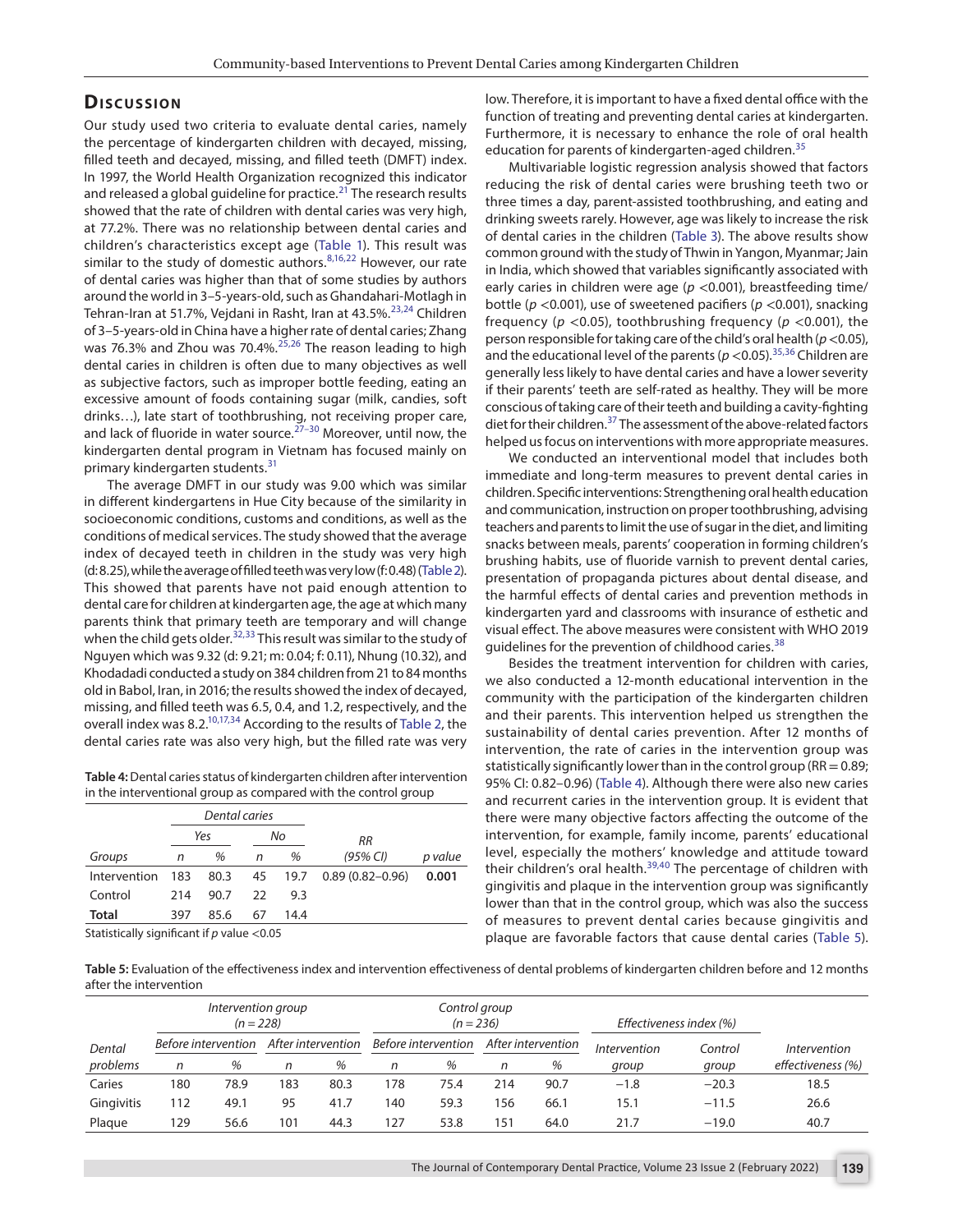This result was also observed in kindergarten-based interventions in kindergarten children.<sup>[41,](#page-6-30)42</sup> We used fluoride varnish in the intervention group twice a year. The effectiveness of fluoride varnishes (5% NaF) was demonstrated in numerous studies.<sup>[43,](#page-6-32)[44](#page-6-33)</sup> Another 2016 review by Bonetti et al. from 200 trials with more than 80,000 participants confirmed the effectiveness of fluoride varnish, used as indicated 2–4 times/year, to prevent dental caries in both primitive and permanent teeth. $45$  However, one study found that the use of fluoride varnish twice yearly, although safe and accepted, did not significantly reduce the incidence of dental caries.[46](#page-6-35)[,47](#page-7-0) Therefore, it is still necessary to incorporate measures to prevent dental caries in young children according to WHO quidelines. $38$ 

In order to have a more multidimensional assessment of the effectiveness of the prevention of dental caries and dental problems of the interventions in the study, we analyzed the effectiveness and efficiency index of interventions on dental caries and dental problems of kindergarten children before and 12 months after the intervention. The results in [Table 5](#page-4-1) showed that the rate of dental caries in the intervention group increased from 78.9 to 80.3% (effectiveness index =  $-1.8$ %), while the caries rate in the control group increased from 75.4 to 90.7% (effectiveness index  $= -20.3%$ ). Therefore, the intervention efficiency was 18.5%. Effective intervention was clear on the two problems such as gingivitis and dental plaque. The rate of gingivitis in the intervention group decreased from 49.1 to 41.7% (effectiveness index  $= 15.1\%$ ), the rate of gingivitis in the control group increased from 59.3 to 66.1% (effectiveness index = −11.5%), and intervention efficiency was 26.6%. The rate of plaque in the intervention group decreased from 56.6 to 44.3% (effectiveness  $index = 21.7\%)$ , and the rate of plaque in the control group increased from 53.8 to 64.0% (effectiveness index = −19.0%), from which the intervention efficiency was 40.7%. Reducing the rate of gingivitis and dental plaque is very important by practicing proper and regular brushing. Oral health education program is effective in establishing good oral health habits for kindergarten children and increasing their parents' knowledge of oral health, combined with supervised daily brushing using fluoride-containing toothpaste, which may reduce the development of new caries.<sup>[48](#page-7-1)</sup> Breastfeeding is the best natural nourishment for an infant and it is essential for the healthy development of the child. Infants who were exclusively breastfed had fewer cavities at 24 months of age than formula-fed infants, and breastfeeding up to 2 years of age did not increase the risk of early dental caries.<sup>[30](#page-6-19),[49](#page-7-2)</sup> Furthermore, the most recent recommendations from the pediatric and dental associations recommend breastfeeding for children until 2-years-old accompanied by brushing and good nutrition by reducing the frequency and consumption of sugary foods.<sup>50</sup> This will reduce the rate of early childhood caries.

Dental caries is a disease with many causes and risk factors. Therefore, with regard to the prevention and treatment of dental caries, we cannot only focus on modifying several aspects but a collection of numerous preventive measures as well as interventions is necessary to acquire the highest efficiency. Many interventional programs were implemented with successful evidences.<sup>[48,](#page-7-1)[51](#page-7-4)</sup> Our study alone used a community participation interventional model, combined with immediate and long-term caries prevention measures. The results of the study showed that it was effective when compared with the control group. However, in order to have sustainable success, there needs to be a specific strategy from the national level beginning as early as kindergarten age, in addition to the recent decision of the Vietnamese Ministry of Health on universal dental care until 2030.<sup>[31](#page-6-20)</sup>

This study also has some limitations. In phase 1 of the study, we investigated a limited sample size of 464 children. Therefore, some factors may not be detected and intervened in the next stage. Kindergarten children may be difficult to absorb information from communication activities. Therefore, we have tried to design the media contents which are visually appealing and suitable for this age. Finally, future studies are needed to clarify more factors related to dental caries and assess better the effectiveness of the community intervention among kindergarten children in Vietnam.

## **CONCLUSION**

The rate of dental caries among Vietnamese children is still very high. The most effective way to prevent early childhood dental caries would be through a comprehensive oral health intervention. Although childhood dental caries is a multifactorial disease, it can be prevented with a community-based and wellorganized prevention program. Our intervention program was consistent with WHO guidelines with modifications to fit local characteristics and adjusted for risk factors through multivariate analysis.

## **Ac k n ow l e d gme n ts**

This study was funded by the Department of Science, Technology and International Relations—Hue University. Authors would like to thank the parents and children for their enthusiastic participation in the study. Authors also would like to thank the support and companionship of the kindergartens throughout the research process.

# **ETHICAL CONSIDERATIONS**

Ethical issues including plagiarism, informed consent, misconduct, data fabrication and/or falsification, double publication and/or submission, and redundancy have been completely observed by the authors.

#### **REFERENCES**

- <span id="page-5-0"></span>1. Bernabe E, Marcenes W, Hernandez CR, et al. Global, regional, and national levels and trends in burden of oral conditions from 1990 to 2017: a systematic analysis for the global burden of disease 2017 study. J Dent Res 2020;99:362–373. DOI: 10.1177/0022034520908533.
- <span id="page-5-1"></span>2. World Health Organization. Pulse survey on continuity of essential health services during the COVID-19 pandemic: interim report, 27 August 2020, Geneva, 2020.
- <span id="page-5-2"></span>3. World Health Organization. Oral health: achieving better oral health as part of the universal health coverage and noncommunicable disease agendas towards 2030, Geneva, 2020.
- <span id="page-5-3"></span>4. Douglass JM, Douglass AB, Silk HJ. A practical guide to infant oral health. Am Fam Physician 2004;70:2113–2120. PMID: 15606059.
- <span id="page-5-4"></span>5. André Kramer AC, Skeie MS, Skaare AB, et al. Caries increment in primary teeth from 3 to 6 years of age: a longitudinal study in Swedish children. Eur Arch Paediatr Dent 2014;15:167–173. DOI: 10.1007/ s40368-013-0079-7.
- 6. Ghazal T, Levy SM, Childers NK, et al. Prevalence and incidence of early childhood caries among African-American children in Alabama. J Public Health Dent 2015;75(1):42–48. DOI: 10.1111/jphd.12069.
- 7. Filstrup SL, Briskie D, da Fonseca M, et al. Early childhood caries and quality of life: child and parent perspectives. Pediatr Dent 2003;25:431–440. PMID: 14649606.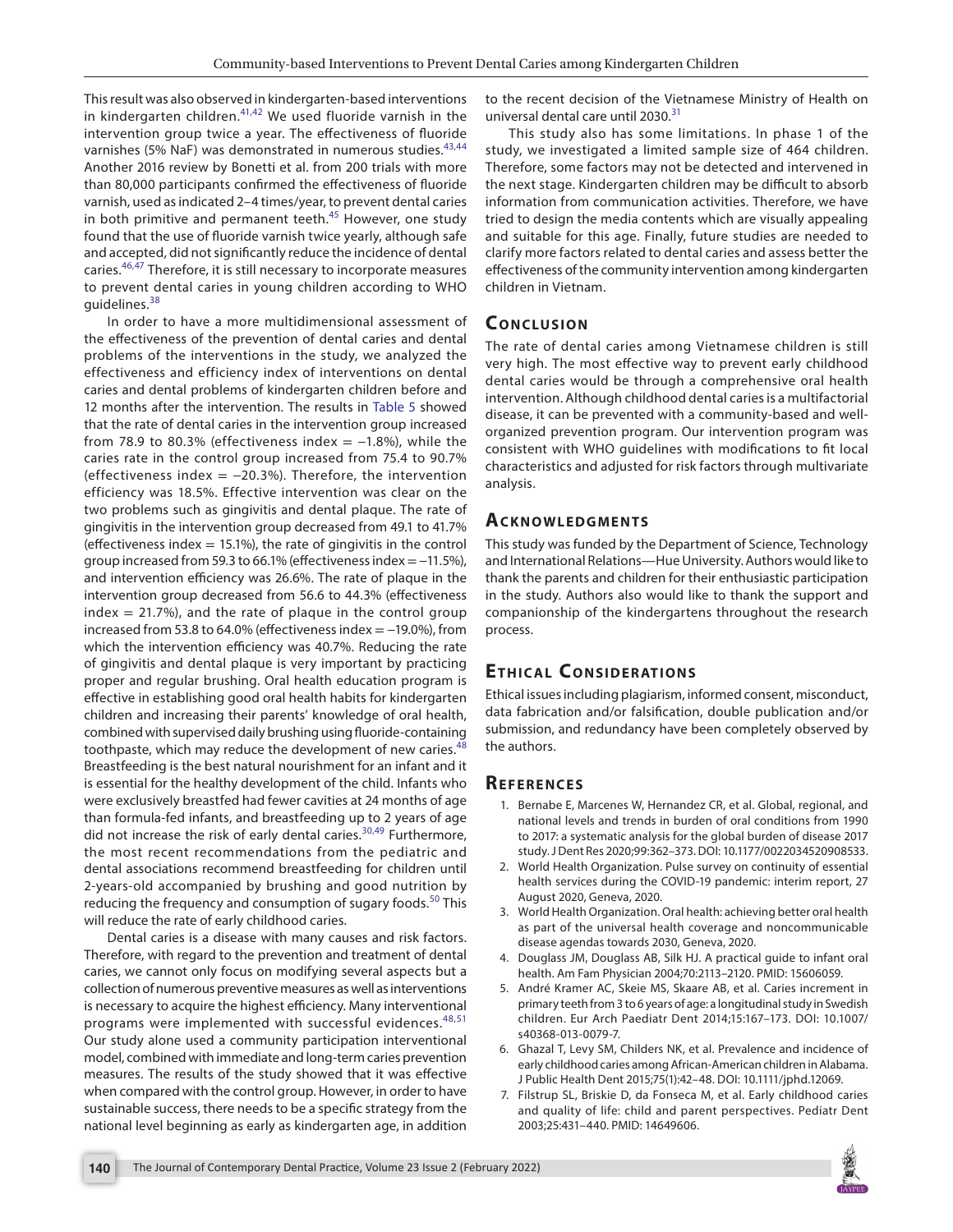- <span id="page-6-0"></span>8. Singh N, Dubey N, Rathore M, et al. Impact of early childhood caries on quality of life: child and parent perspectives. J Oral Biol Craniofac Res 2020;10:83–86. DOI: 10.1016/j.jobcr.2020.02.006.
- <span id="page-6-1"></span>9. Van Tam V, Huu Nhan N, Quy Tinh H. Dental caries situation of preschool children aged from 3 to 6 in Van Xuan commune, Vinh Tuong district, Vinh Phuc province, Vietnam. VNU J Sci Nat Sci Technol 2017;33. DOI: 10.25073/2588-1140/vnunst.4538.
- <span id="page-6-2"></span>10. Nhung NT, Kien NT, Đinh TK. The early childhood caries in preschool children with age 24–71 months in urban Can Tho, Viet Nam. Can Tho J Med Pharm 2019;19:1–7.
- <span id="page-6-3"></span>11. Lee Y. Diagnosis and prevention strategies for dental caries. J Lifestyle Med 2013;3(2):107–109. PMID: 26064846.
- <span id="page-6-4"></span>12. Jagan P, Fareed N, Battur H, et al. Effectiveness of sodium fluoride mouthrinses on the prevention of dental caries: a systematic review. J Indian Assoc Public Health Dent 2015;13:110–115. DOI: 10.4103/2319-5932.159042.
- 13. Tuong LV. Dental caries status and evaluation of the effectiveness of the treatment of early childhood caries in 3-year-old children with fluoride varnish in Hanoi city, Vietnam [MD thesis]. Hanoi Medical University; 2020.
- <span id="page-6-5"></span>14. Marinho VC, Worthington HV, Walsh T, et al. Fluoride varnishes for preventing dental caries in children and adolescents. Cochrane Database Syst Rev 2013;(7):CD002279. DOI: 10.1002/14651858. CD002279.pub2.
- <span id="page-6-6"></span>15. Horst JA, Tanzer JM, Milgrom PM. Fluorides and other preventive strategies for tooth decay. Dent Clin N Am 2018;62:207–234. DOI: 10.1016/j.cden.2017.11.003.
- <span id="page-6-7"></span>16. de Silva AM, Hegde S, Akudo Nwagbara B, et al. Community-based population-level interventions for promoting child oral health. Cochrane Database Syst Rev 2016;9:Cd009837. DOI: 10.1002/14651858. CD009837.pub2.
- <span id="page-6-8"></span>17. Nguyen YHT, Ueno M, Zaitsu T, et al. Early childhood caries and risk factors in Vietnam. J Clin Pediatr Dent 2018;42. DOI: 173-181.10.17796/1053-4628-42.3.2.
- <span id="page-6-9"></span>18. Minh NTH, Hai TD. Primitive caries in Vietnamese children in 2019. Vietnam J Prevent Med 2020;30:123–129. https://doi. org/10.51403/0868-2836/2020/306.
- <span id="page-6-10"></span>19. Hoat LN, Thang VV. Research methods for community health. Hue University Publishing House; 2011.
- <span id="page-6-11"></span>20. World Health Organization. Oral health surveys: basic methods. 5th ed. Geneva: World Health Organization; 2013.
- <span id="page-6-12"></span>21. World Health Organization. Oral health surveys : basic methods. Geneva: World Health Organization; 1997.
- <span id="page-6-13"></span>22. Huong DM, Hang LTT. Early dental caries among 19.5 kindergarten children in Thai Nguyen city, Vietnam according to ICDAS II, Mountainous Med Pharm Bull 2016;2:61–68.
- <span id="page-6-14"></span>23. Ghandahari-Motlagh M, Zeraati H. Dental health status in 3-5 year old kindergarten children in Tehran-Iran in 2003. J Dent Tehran Univ Med Sci 2005;2(1):18.
- <span id="page-6-15"></span>24. Vejdani J, Janeshin A, Heidarzadeh A, et al. The association between body mass index and gross dental caries in a population of 3- to 5-year-old children attending kindergartens in Rasht, Iran. Caspian J Dent Res 2022;11:15–20. DOI: 10.22088/cjdr.11.1.15.
- <span id="page-6-16"></span>25. Zhang K, Li J, Lu Z. The prevalence of dental caries in primary dentition in 3- to 5-year-old preschool children in northern China. BioMed Res Int 2020;2020:5315236. DOI: 10.1155/2020/5315236.
- <span id="page-6-17"></span>26. Zhou N, Zhu H, Chen Y, et al. Dental caries and associated factors in 3 to 5-year-old children in Zhejiang Province, China: an epidemiological survey. BMC Oral Health 2019;19:9–9. DOI: 10.1186/s12903-018-0698-9.
- <span id="page-6-18"></span>27. Senesombath S, Nakornchai S, Banditsing P, et al. Early childhood caries and related factors in Vientiane, Lao PDR. Southeast Asian J Trop Med Public Health 2010;41(3):717–725. PMID: 20578562.
- 28. Slabsinskiene E, Milciuviene S, Narbutaite J, et al. Severe early childhood caries and behavioral risk factors among 3-year-old

children in Lithuania. Medicina (Kaunas, Lithuania) 2010;46(2): 135–141. PMID: 20440088.

- 29. Tenelanda-López D, Valdivia-Moral P, Castro-Sánchez M. Eating habits and their relationship to oral health. Nutrients 2020;12:2619. DOI: 10.3390/nu12092619.
- <span id="page-6-19"></span>30. Moynihan P, Tanner LM, Holmes RD, et al. Systematic review of evidence pertaining to factors that modify risk of early childhood caries. JDR Clin Transl Res 2019;4:202–216. DOI: 10.1177/2380084418824262.
- <span id="page-6-20"></span>31. Vietnam Ministry of Health Decision on approving the project on capacity building for odonto-stomatology and prevention of community oral diseases in the 2021-2030. No. 5628/QD-BYT December 9,2021. Hanoi, 2021.
- <span id="page-6-21"></span>32. Vittoba Setty J, Srinivasan I. Knowledge and awareness of primary teeth and their importance among parents in Bengaluru City, India. Int J Clin Pediatr Dent 2016;9:56–61. DOI: 10.5005/ jp-journals-10005-1334.
- <span id="page-6-22"></span>33. Ramakrishnan M, Banu S, Ningthoujam S, et al. Evaluation of knowledge and attitude of parents about the importance of maintaining primary dentition–a cross-sectional study. J Fam Med Prim Care 2019;8(2):414–418. DOI: 10.4103/jfmpc.jfmpc\_371\_18.
- <span id="page-6-23"></span>34. Khodadadi E, Niknahad A, Sistani MM, et al. Parents' oral health literacy and its impact on their children's dental health status. Electron Phys 2016;8:3421–3425. DOI: 10.19082/3421.
- <span id="page-6-24"></span>35. Thwin K, Zaitsu T, Ueno M, et al. Early childhood caries and related risk factors among Myanmar preschool children. Int J Clin Prevent Dent 2016;12:229–236. DOI: 10.15236/ijcpd.2016.12.4.229.
- <span id="page-6-25"></span>36. Jain M, Namdev R, Bodh M, et al. Social and behavioral determinants for early childhood caries among preschool children in India. J Dent Res Dent Clin Dent Prospects 2015;9:115–120. DOI: 10.15171/ joddd.2014.023.
- <span id="page-6-26"></span>37. Olczak-Kowalczyk D, Gozdowski D, Turska-Szybka A. Protective factors for early childhood caries in 3-year-old children in Poland. Front Pediatr 2021;9:583660. DOI: 10.3389/fped.2021.583660.
- <span id="page-6-27"></span>38. World Health Organization. Ending childhood dental caries: WHO implementation manual. Geneva: World Health Organization; 2019.
- <span id="page-6-28"></span>39. Finlayson TL, Cabudol M, Liu JX, et al. A qualitative study of the multi-level influences on oral hygiene practices for young children in an Early Head Start program. BMC Oral Health 2019;19:166. DOI: 10.1186/s12903-019-0857-7.
- <span id="page-6-29"></span>40. Rai NK, Tiwari T. Parental factors influencing the development of early childhood caries in developing nations: a systematic review. Front Public Health 2018;6:64. DOI: 10.3389/fpubh.2018.00064.
- <span id="page-6-30"></span>41. Hochstetter AS, Lombardo MJ, D'Eramo L, et al. Effectiveness of a preventive educational programme on the oral health of preschool children. Promot Educ 2007;14(3):155–158. PMID: 18154225.
- <span id="page-6-31"></span>42. Ramseier CA, Leiggener I, Lang NP, et al. Short-term effects of hygiene education for preschool (kindergarten) children: a clinical study. Oral Health Prev Dent 2007;5:19–24. PMID: 17366757.
- <span id="page-6-32"></span>43. Marinho VC, Higgins JP, Sheiham A, et al. One topical fluoride (toothpastes, or mouthrinses, or gels, or varnishes) versus another for preventing dental caries in children and adolescents. Cochrane Database Syst Rev 2004;2004:Cd002780. DOI: 10.1002/14651858. CD002780.pub2.
- <span id="page-6-33"></span>44. Weintraub JA, Ramos-Gomez F, Jue B, et al. Fluoride varnish efficacy in preventing early childhood caries. J Dent Res 2006;85:172–176. DOI: 10.1177/154405910608500211.
- <span id="page-6-34"></span>45. Bonetti D, Clarkson JE. Fluoride varnish for caries prevention: efficacy and implementation. Caries Res 2016;50 Suppl 1:45–49. DOI: 10.1159/000444268.
- <span id="page-6-35"></span>46. Oliveira BH, Salazar M, Carvalho DM, et al. Biannual fluoride varnish applications and caries incidence in preschoolers: a 24-month follow-up randomized placebo-controlled clinical trial. Caries Res 2014;48:228–236. DOI: 10.1159/000356863.